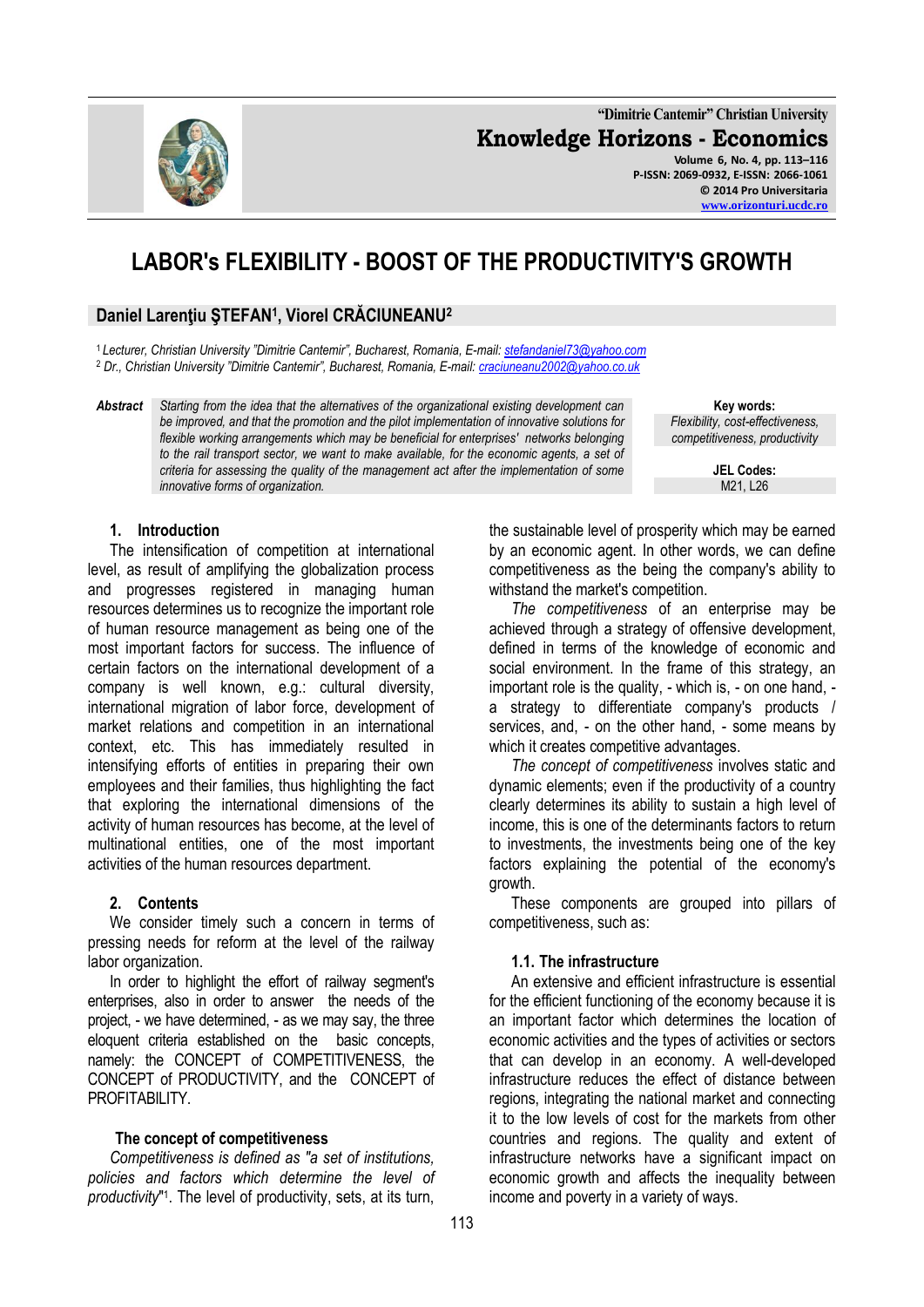In order to measure the size of a competitor infrastructure indicator it is inserted note Iinf and calculated using the following formula:

*Iinf* = (Profit x no. employees) / patrimony's value

According to this indicator it is established a hierarchy of competitors and are awarded maximum points for the first 10 ranked companies, as follows: 100 points for first place, 90 points for 2nd place, the difference between the successive positions in the ranking is 10 value points.

## **1.2. Health, education and training**

A healthy workforce is vital to a country's competitiveness and productivity. Lack of health leads to significant costs for businesses, such as those caused by the absence of ill workers or low efficiency with which employees work sick. Investments in health services provision are, therefore, critical clear and moral for economic reasons. This pillar takes into account the primary education, too.

Basic education increases the efficiency of each worker. Employees who have received a reduced primary education can only perform simple manual labor and, for them, it is more difficult to be adapted to the production processes and the more advanced techniques. Training is crucial for economies that want to move the value chain beyond simple production processes. This pillar measures the enrollment rates and the quality of education, too, measured by the business community.

To measure the health of the labor of a competitor it is needed to enter *the health indicator* which is noted *Isan* and it is calculated using the following formula:

*Isan* = *100 - [no. days of illness per unit/(No. employees x 231)] x 100*

According to this indicator it is established a hierarchy of competitors and awarded maximum points for the first 10 ranked as follows: 100 points for first place, 90 points for 2nd place, the difference between the successive positions in the ranking is 10 value points.

*The labor market efficiency*. "Efficiency and labor market flexibility are critical in order to ensure the distribution of workers in locations with their most efficient use in the economy"<sup>2</sup> and provide the incentives to offer the best efforts at work. Labour markets must, therefore, have a greater flexibility to shift workers from one economic activity to another, rapidly and at low cost, and allow for wage fluctuations without much social disruption.

In order to measure the efficiency and the flexibility of a competitor it is needed to introduce the traffic employees indicator noted *Ita,* the employees flexibility indicator is noted *Ifa* and which is calculated by the following formula:

*Ita* = *[(No. of new hirings + Nr. of layoffs)/No. of total employees] x 100* 

*Ifa* = *[No. of permutations on positions/No. of total employees] x 100*

The no. of employees permutated on positions means all movements of personnel between the various positions of the company, promotions, demotions, rotations of employees on positions.

Depending on each indicator it is established a hierarchy of competitors and awarded the maximum points for the first 10 ranked as follows: 100 points for first place, 90 points for 2nd place, the difference between the successive positions in the ranking is 10 value points.

## **1.3. Flexibility**

*Technological readiness*. In today's globalized world, the technology has become an increasingly more important element for companies which want to compete and prosper<sup>3</sup> . This pillar measures the ability with which an economy adopts existing technologies in order to enhance the productivity of its industry, with a particular emphasis on its ability to fully leverage of information and communication technologies  $(ICT)<sup>4</sup>$  in daily activities and production processes to increase efficiency and competitiveness.

To assess the ongoing training of the labor force of a competitor it is entered *the training indicator* which is noted *Ifor* and calculated using the following formula:

*Ifor = [No. of persons trained / Total no. of employees] x 100* 

According to this indicator it is established a hierarchy of competitors and awarded maximum points for the first 10 ranked as follows: 100 points for the first place, 90 points for the 2nd place, the difference between the successive positions in the ranking is 10 value points.

## **CPF (continuous professional formation)**

*The market's size*. The market's size affects the productivity, because large markets allow to firms to exploit economies of scale. In the era of globalization, the international markets have become a substitute for domestic markets, especially for small countries. There is empirical evidences showing that trade openness is positively associated with the growth.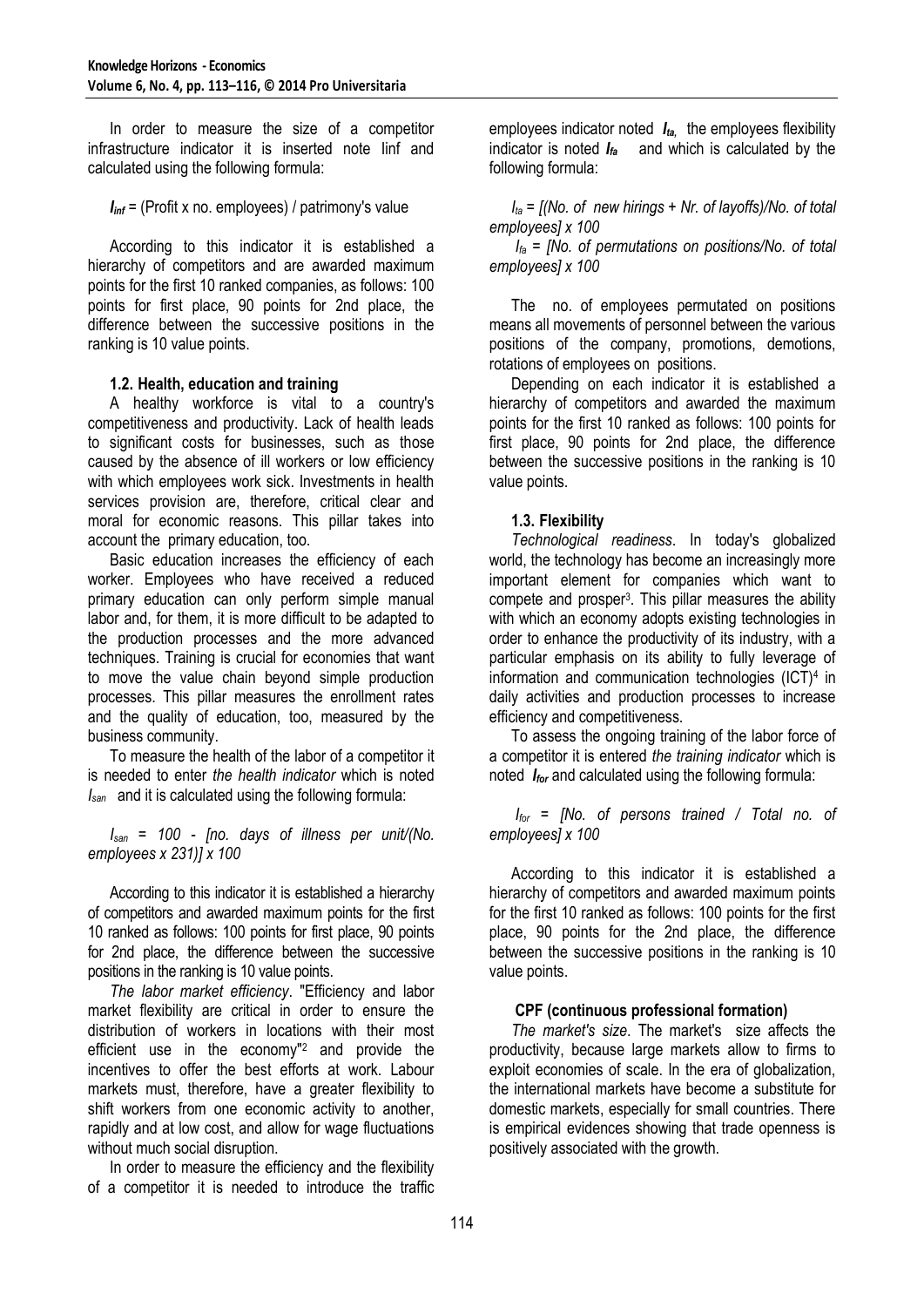#### **3. Concept of productivity**

The labour's productivity is one of the most important synthetic indicators of the economic efficiency of an economic agent, reflecting the effectiveness and fruitfulness of labor expended in the done work's process.

The labour productivity's growth is the most important factor to increase the output's volume, to reduce production's costs and to increase the profitability and competitiveness of the products. The labor's productivity is determined as the ratio between the output's volume and the amount of work expended to acquire it, either by reporting the working time spent on the achieved production volume.

*The productivity level* also determines the rates of profitability obtained by investments<sup>5</sup> (physical, human and technological) by a trader/economic agent. The rates of profitability are the fundamental factors of the economic growth rates of an enterprise which is economically active.

So, the labor productivity expresses the output volume obtained in a time unit of work or the time spent per unit of labor and labor productivity growth requires the increasing of the output's volume with the same labor costs or the reduction of labor per unit of product.

In order to assess the productivity of a competitor it is introduced *the productivity indicator* which is noted *Iprod* and it is calculated using the following formula:

#### *Iprod* = *(Profit + Investments) / Total no. of employees*

According to this indicator it is established a hierarchy of competitors and are awarded maximum points for the first 10 ranked as follows: 100 points for the first place, 90 points for the 2nd place, the difference between the successive positions in the ranking is 10 value points.

## **4. The concept of profitability**

The profitability is a synthetic form of expression of economic efficiency, which reflects the ability of a firm to make a profit.

In the market's economy, the profit is the main objective of any enterprise. Its growth and hence profitability is an objective necessity, vital to the very existence of the company.

The profitability appears thus as a decisive instrument in the mechanism of market's economy, the production's orientation being relative to the consumer's demands.

To assess the profitability of a competitor it is introduced *the profitability's indicator* which is noted *Iren*  , and the profitability unitary indicator which is noted *Irun*  and is calculated using the following formula:

*Iren* = *(Profit / Sales) \* 100 Irun* = *Profit / Total no. of employees*

Depending on these indicator sets a hierarchy of competitors and points are awarded for a maximum of the top 10 ranked as follows: 100 points for the first place, 90 points for the 2nd place, the difference between successive positions in the ranking is 10 value points.

To express the profitability of a company, two types of indicators are used:

• *The absolute indicators<sup>6</sup>* : the result of the exercise; the operating result; the net result.

• *the relative indicators* (the rate of profitability) : the economic rate of profitability; the financial profitability's rate; the rate of the pfofitability on the used resources ; the rate of the income's profitability; the commercial profitability's rate.

It is also considered an *indicator of visibility*, noted *Iviz,* , which prepares a ranking based on the degree of visibility of the competitor' freight exchange (transport) plane<sup>7</sup> , the virtual environment (Internet), the advertisement environment. The coordinators experts network quality will study these environments as the information's dissemination and will establish a hierarchy of competitors. It will peak the first top ten competitors such as: the Ist place 100 points, the 2nd place 90 points and so on, instead of 10, with 10 points.

Competitors overall score will be calculated using the following formula:

$$
P_g = \frac{P(I_{\text{inf}}) + P(I_{\text{san}}) + 2 \cdot P(I_{\text{ta}}) + 2 \cdot P(I_{\text{fa}}) + 3 \cdot P(I_{\text{for}}) + P(I_{\text{prod}}) + P(I_{\text{ren}}) + P(I_{\text{run}}) + P(I_{\text{viz}})}{13}
$$

where *Pg* is the general score, and P (*Indicator*) is the score obtained for the rank of the named indicator. In case of equality between competitors will be created an ad hoc committee composed of experts as network coordinators who will decide the final ranking.

The evaluation period will be considered January 1, 2013 - 28th February 2014. Cumulative.

## **5. Conclusions**

One of the most important arguments of the transaction-cost economic theory is the fact that the level of specificity of a detained good affects the decisional limits of a company. The specificity of a patrimony element is defined as being the degree in which it is valuable in a certain transaction. Focusing on the specificity of the human capital, we could say that this represents the level of specific aptitudes required